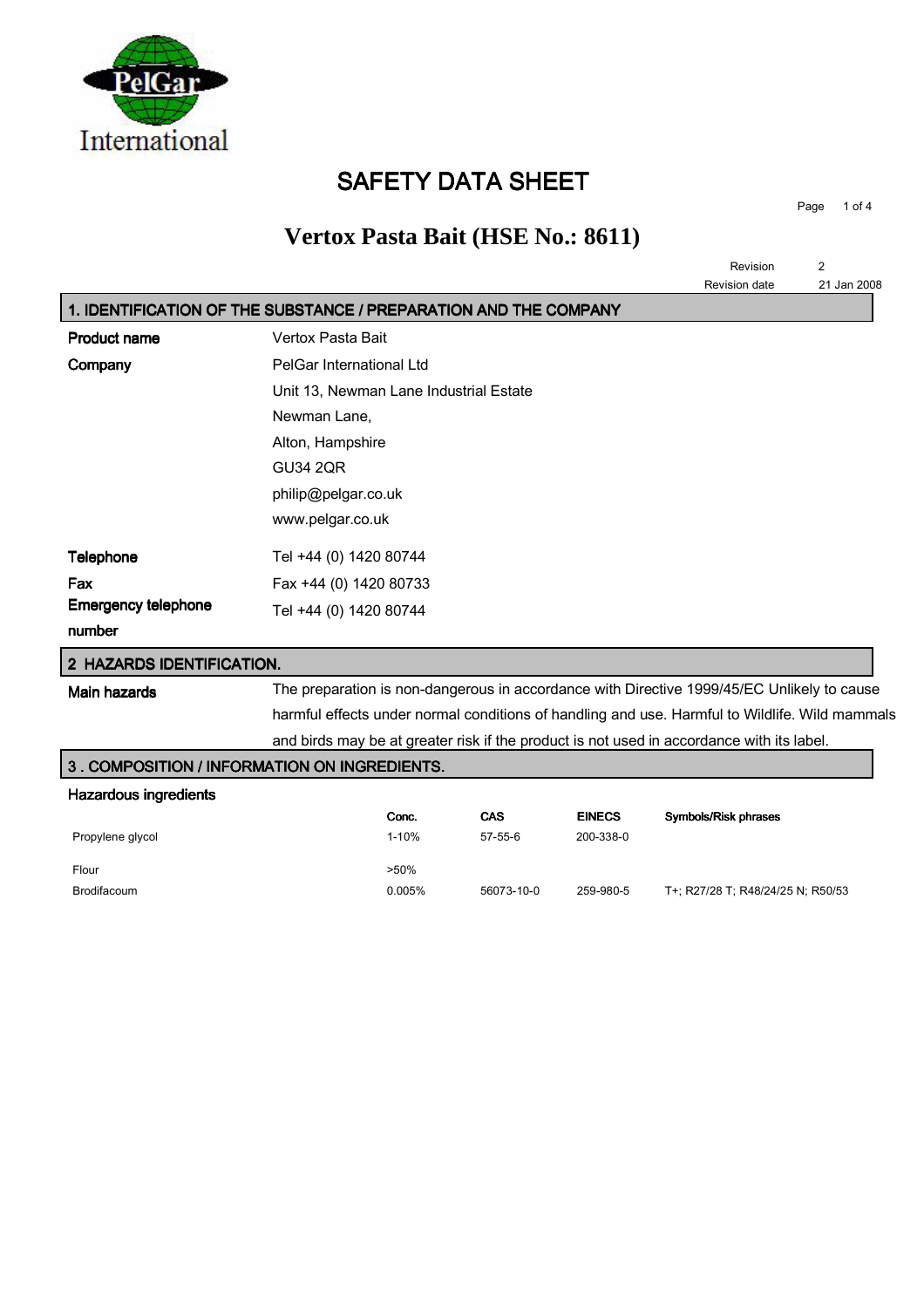## **Vertox Pasta Bait**

| Revision      |             |
|---------------|-------------|
| Revision date | 21 Jan 2008 |

| <b>4. FIRST AID MEASURES</b>          |                                                                                                                                          |
|---------------------------------------|------------------------------------------------------------------------------------------------------------------------------------------|
| <b>Skin contact</b>                   | May cause skin irritation in susceptible persons. Remove contaminated clothing Wash off                                                  |
|                                       | immediately with soap and plenty of water. If irritation persists obtain medical attention                                               |
|                                       | Contaminated clothing should be washed and dried before re-use                                                                           |
| Eye contact                           | May cause irritation to eyes. Seek medical attention if irritation or symptoms persist. Wash                                             |
| Inhalation                            | with water.<br>Unlikely to present an inhalation hazard as the product is supplied as a paste.                                           |
| Ingestion                             | Move to fresh air. Obtain medical advice immediately.<br>If swallowed, seek medical advice immediately and show this container or label. |
| <b>General information</b>            | In case of accident or if you feel unwell, seek medical advice immediately (show the label                                               |
|                                       | where possible). ADVICE FOR DOCTORS: Brodifacoum is an indirect anticoagulant.                                                           |
|                                       | Phytomenadione, Vitamin K1, is antidotal. Determine prothrombin times not less than 18                                                   |
|                                       | hours after consumption. If elevated, administer Vitamin K1 until prothrombin time                                                       |
|                                       | normalises. Continue determination of prothrombin time for two weeks after withdrawal of                                                 |
|                                       | antidote and resume treatment if elevation occurs in that time.                                                                          |
| <b>5. FIRE FIGHTING MEASURES</b>      |                                                                                                                                          |
| <b>Extinguishing media</b>            | Keep fire exposed containers cool by spraying with water if exposed to fire. Carbon dioxide                                              |
|                                       | (CO2), alcohol-resistant foam, dry powder, water spray, mist or foam                                                                     |
|                                       | Do not use water jets.                                                                                                                   |
|                                       |                                                                                                                                          |
| Protective equipment                  | In the event of fire, wear self-contained breathing apparatus, suitable gloves and boots.                                                |
| <b>6. ACCIDENTAL RELEASE MEASURES</b> |                                                                                                                                          |
| Personal precautions                  | Wear suitable protective clothing, gloves and eye/face protection. See section 8.                                                        |
| <b>Environmental precautions</b>      | Prevent further leakage or spillage if safe to do so.                                                                                    |
|                                       | Clean up promptly by sweeping or vacuum. Transfer to a suitable labelled container.                                                      |
| Clean up methods                      | Subsequently, wash the contaminated area with water, taking care to prevent the washings                                                 |
|                                       | entering sewers or drains.                                                                                                               |
| 7. HANDLING AND STORAGE               |                                                                                                                                          |
| Handling                              | Avoid contact with skin and eyes. Avoid dust formation. Do not smoke eat or drink while                                                  |
|                                       | handling this product. Always use good personal hygiene procedures when handling                                                         |
|                                       | chemicals. Wash hands and face before eating, drinking or smoking. Read the label before                                                 |
|                                       | use.                                                                                                                                     |
| <b>Storage</b>                        | Keep in a cool, well-ventilated place. Protect from extremes of temperature. Store at                                                    |
|                                       | temperatures between 5°C and 25°C. Keep out of the reach of children. Keep away from                                                     |
|                                       | food and animal feedstuffs Keep away from oxidising agents.                                                                              |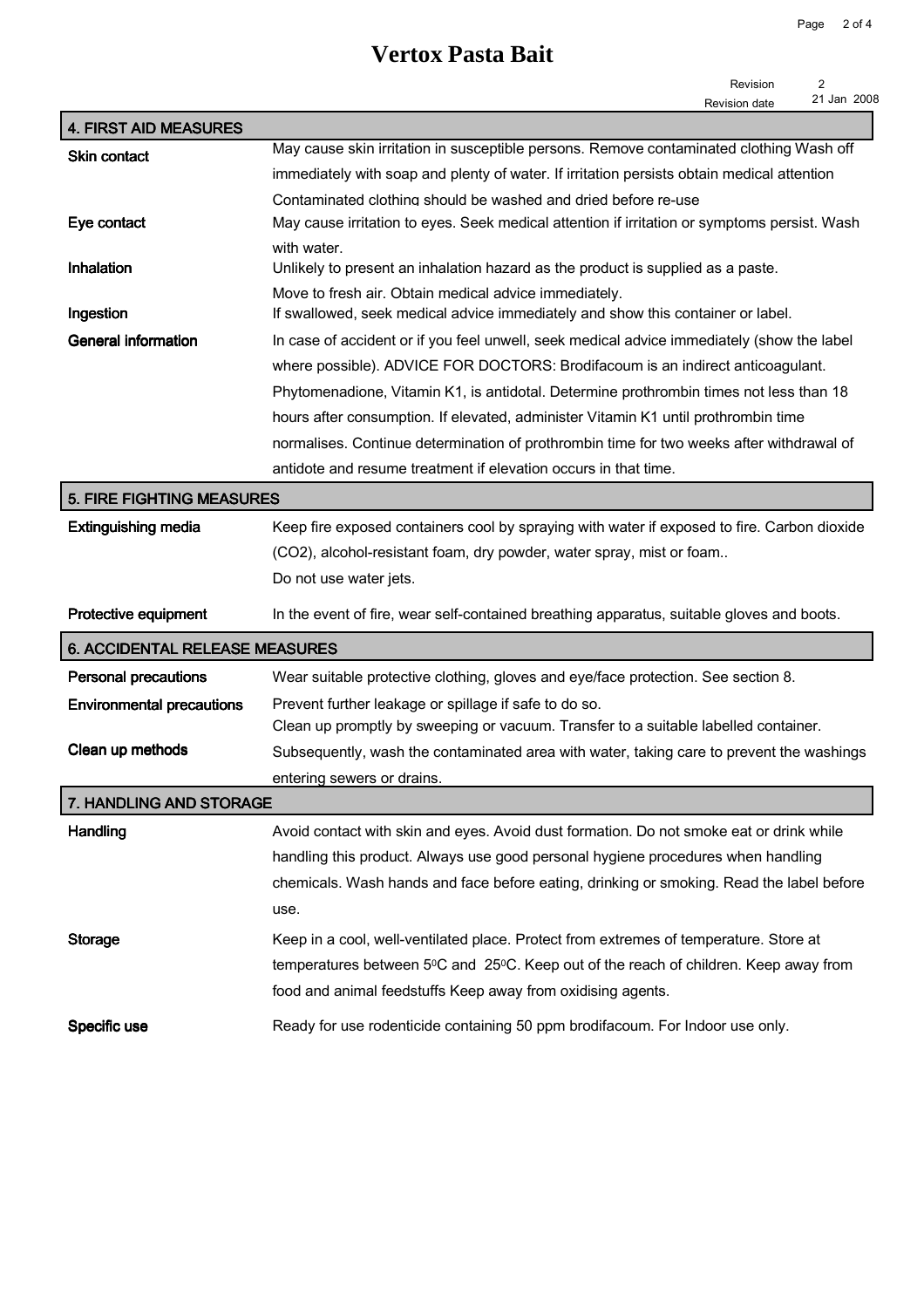### **Vertox Pasta Bait**

Revision 2

### 8. EXPOSURE CONTROLS / PERSONAL PROTECTION

#### Exposure limits

| Propylene glycol particulates<br>(Propane-1,2-diol particulates)     |                                                                  | WEL 8-hr limit ppm: -<br>WEL 15 min limit ppm: -                                              | WEL 8-hr limit mg/m3: 10<br>WEL 15 min limit mg/m3: -  |
|----------------------------------------------------------------------|------------------------------------------------------------------|-----------------------------------------------------------------------------------------------|--------------------------------------------------------|
| Propylene glycol<br>(Propane-1.2-diol total vapour and particulates) |                                                                  | WEL 8-hr limit ppm: 150<br>WEL 15 min limit ppm: -                                            | WEL 8-hr limit mg/m3: 474<br>WEL 15 min limit mg/m3: - |
| Flour                                                                |                                                                  | WEL 8-hr limit ppm:<br>WEL 15 min limit ppm:                                                  | WEL 8-hr limit mg/m3: 10<br>WEL 15 min limit mg/m3: 30 |
| <b>Respiratory protection</b>                                        |                                                                  | Unlikely to present an inhalation hazard. If levels approach the WEL then suitable approved   |                                                        |
|                                                                      |                                                                  | respiratory protection should be worn.                                                        |                                                        |
| Hand protection                                                      | Impervious gloves.                                               |                                                                                               |                                                        |
| Eye protection                                                       | Not required                                                     |                                                                                               |                                                        |
| <b>Protective equipment</b>                                          | Impervious clothing, boots.                                      |                                                                                               |                                                        |
| 9. PHYSICAL AND CHEMICAL PROPERTIES                                  |                                                                  |                                                                                               |                                                        |
| <b>Description</b>                                                   | Paste.                                                           |                                                                                               |                                                        |
| Colour                                                               | Red                                                              |                                                                                               |                                                        |
| Odour                                                                | Characteristic.                                                  |                                                                                               |                                                        |
| <b>10. STABILITY AND REACTIVITY</b>                                  |                                                                  |                                                                                               |                                                        |
| <b>Stability</b>                                                     | Stable under normal conditions.                                  |                                                                                               |                                                        |
| <b>Conditions to avoid</b>                                           | Heat, sparks and open flames.                                    |                                                                                               |                                                        |
| <b>Materials to avoid</b>                                            | Oxidising agents.                                                |                                                                                               |                                                        |
| Hazardous decomposition                                              |                                                                  | Combustion or thermal decomposition will produce toxic and irritant fumes.                    |                                                        |
| products                                                             |                                                                  |                                                                                               |                                                        |
| <b>11. TOXICOLOGICAL INFORMATION</b>                                 |                                                                  |                                                                                               |                                                        |
| <b>Acute toxicity</b>                                                |                                                                  | ORL RAT LD50 approx. 6 g/kg (calculated).                                                     |                                                        |
| Corrosivity                                                          |                                                                  | No eye irritation. No Skin irritation.                                                        |                                                        |
| Sensitization                                                        |                                                                  | Flour dust is a respiratory sensitiser causing asthma. As the product is a paste, it will not |                                                        |
|                                                                      | create dust.                                                     |                                                                                               |                                                        |
| <b>Mutagenic effects</b>                                             | No evidence to suggest anticoagulant rodenticides are mutagenic. |                                                                                               |                                                        |
| <b>Carcinogenic effects</b>                                          |                                                                  | No evidence to suggest anticoagulant rodenticides are carcinogenic.                           |                                                        |
| <b>12. ECOLOGICAL INFORMATION</b>                                    |                                                                  |                                                                                               |                                                        |
| Ecotoxicity                                                          |                                                                  | As the product contains 50ppm brodifacoum, unlikely to be hazardous to aquatic life.          |                                                        |
|                                                                      |                                                                  | Harmful to wildlife. Read All Precautions before use.                                         |                                                        |

| <b>13. DISPOSAL CONSIDERATIONS</b>                  |                                                                                                                                                               |
|-----------------------------------------------------|---------------------------------------------------------------------------------------------------------------------------------------------------------------|
| <b>General information</b><br>Disposal of packaging | Dispose of in compliance with all local and national regulations.<br>Empty containers can be sent to landfill after cleaning, if in compliance with local and |
|                                                     | national regulations.                                                                                                                                         |
| <b>14. TRANSPORT INFORMATION</b>                    |                                                                                                                                                               |

Not Classified as dangerous for transport